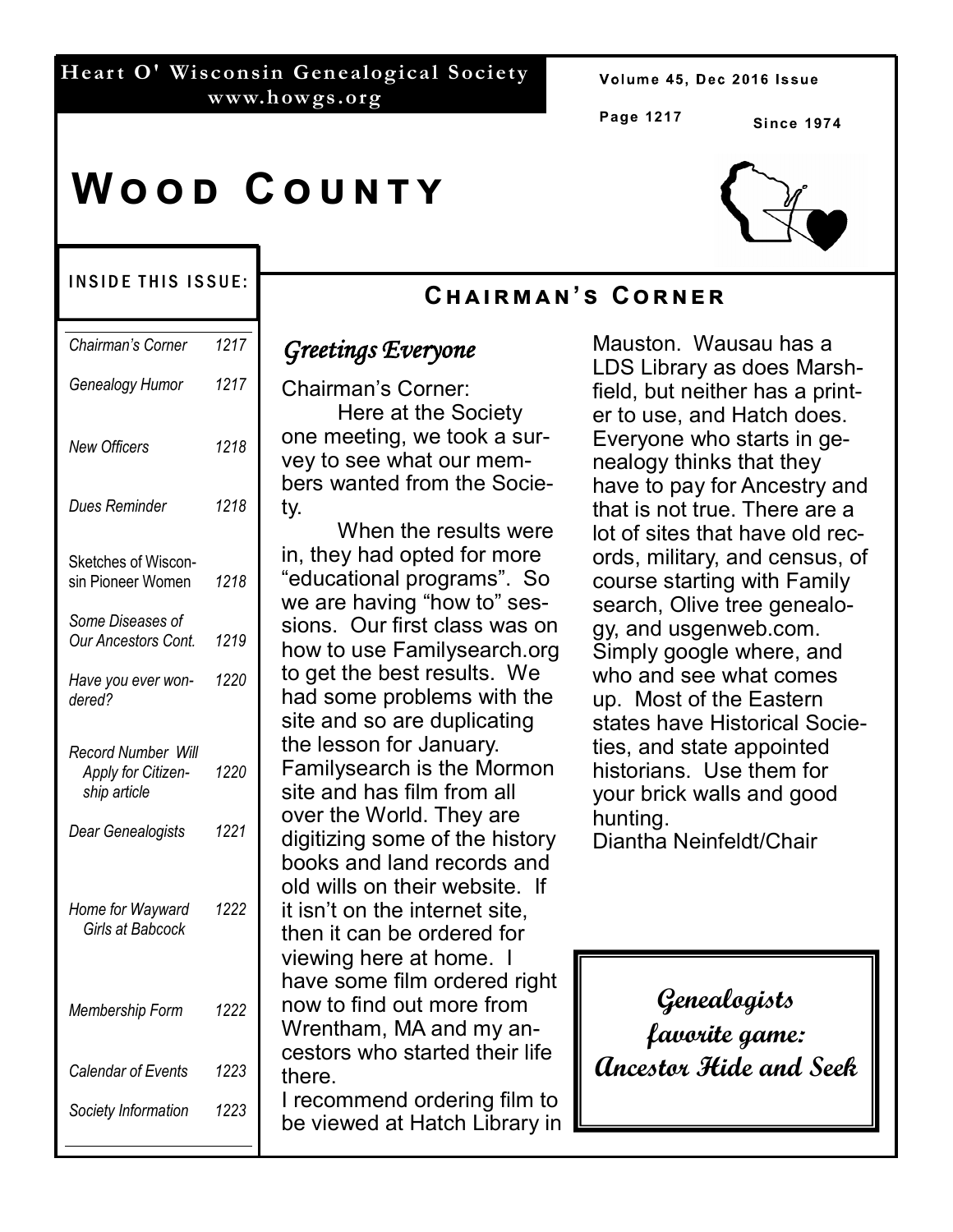# **NEW OFFICERS**

 Officers were voted in at the end of last year to take us on into the new year. Please help the officers out in any way that you can. Our society is only as strong as its members.

Chairman: Diantha Neinfeldt

Vice Chairman: Tina Krummel

Secretary: Doreen Dimick

Treasurer: Norma Reber

Trustee: Karen McCarthy

# Dues!

 It's that time of year again—your annual dues are payable now. Our membership year runs from August 1 through July 31.

 Check your newsletter label. The line above your name has the expiration date of your membership. There is a membership form on page 1206 of this news-Please check with Bev, our treasurer, on the status of your membership.

### **Sketches of Wisconsin Pioneer Women Compiled by Florence Chamber Dexheimer Sarah Janet Wood Balderston**

In a little brown house, on top of the hill, at the corner of Third and Vine Strs. lived "Grandma".

It seems quite fitting that she occupy a place among the pioneer women of Wisconsin – having lived for more that seventy years in the same house.

Sarah Janet Wood was born in Seneca Falls, New York, June 24, 1834. Her mother was Hester Jane Kirtland, descended from Robert Chapman, Born 1616 in Hull England, who came to Boston in 1635.

Her father was Joseph Wood, who's ancestor, Daniel Wood lived in Boxford Massachusetts in 1630, and was also of English decent.

When a wee little girl, Sarah Janet came with her people to fort Hill, Illinois, Chicago then being a mere trading post. Her family lived some years on the Illinois farm, where in 1843 the mother died.

Joseph Wood, the father, was a born pioneer, and in 1846 he came ajourneying into the wilds of Wisconsin and finding the pine land good, he built a home, and for him Wood County was named.

Three times he made that long journey with teams from Illinois to Grand Rapids with the little daughter, before she would stay in the Indian country. A new mother Matilda Compton, and small brothers coming during these years, helped to make life less lonely for the little girl Janet.

My mother often told us that on one of the journeys her

father brought one wagon filled with pinks, lilac and honeysuckle bushes, "York State" roses and "pineys", Lombardy poplars and Balm of Gilead, packed by the capable hands of her stepmother, thus starting these shrubs and trees in this section of the country.

Mother told us many interesting tales of the early days. She say there is no question about whom the law-abiding feared most in those days – the red men or the river men.

The Indians were very numerous and very peaceful, but the river men were inveterate fighters and worse drinkers.

She often told us that the coming of the stage was always an event. One day it brought Thomas Scott with two barrels of merchandise. On the corner where the Wood Co National Bank now stands, Thomas emptied the barrels, put boards across them, spread out this merchandise and went into business.

The same Thomas Scott who later became a moneyed man in Wisconsin and who founded our T.B. Scott Public Library. In those days this was Portage County, Plover being the county seat, and many a night the young people drove to Plover sixteen miles, (horse power- not motor) to dances.

Dances and candy pulls, sleigh rides and the Ladies Aid society furnished entertainment for these peaceful people and the lumber-jacks furnished the thrills.

When Sarah Janet Wood was nineteen, she was wooed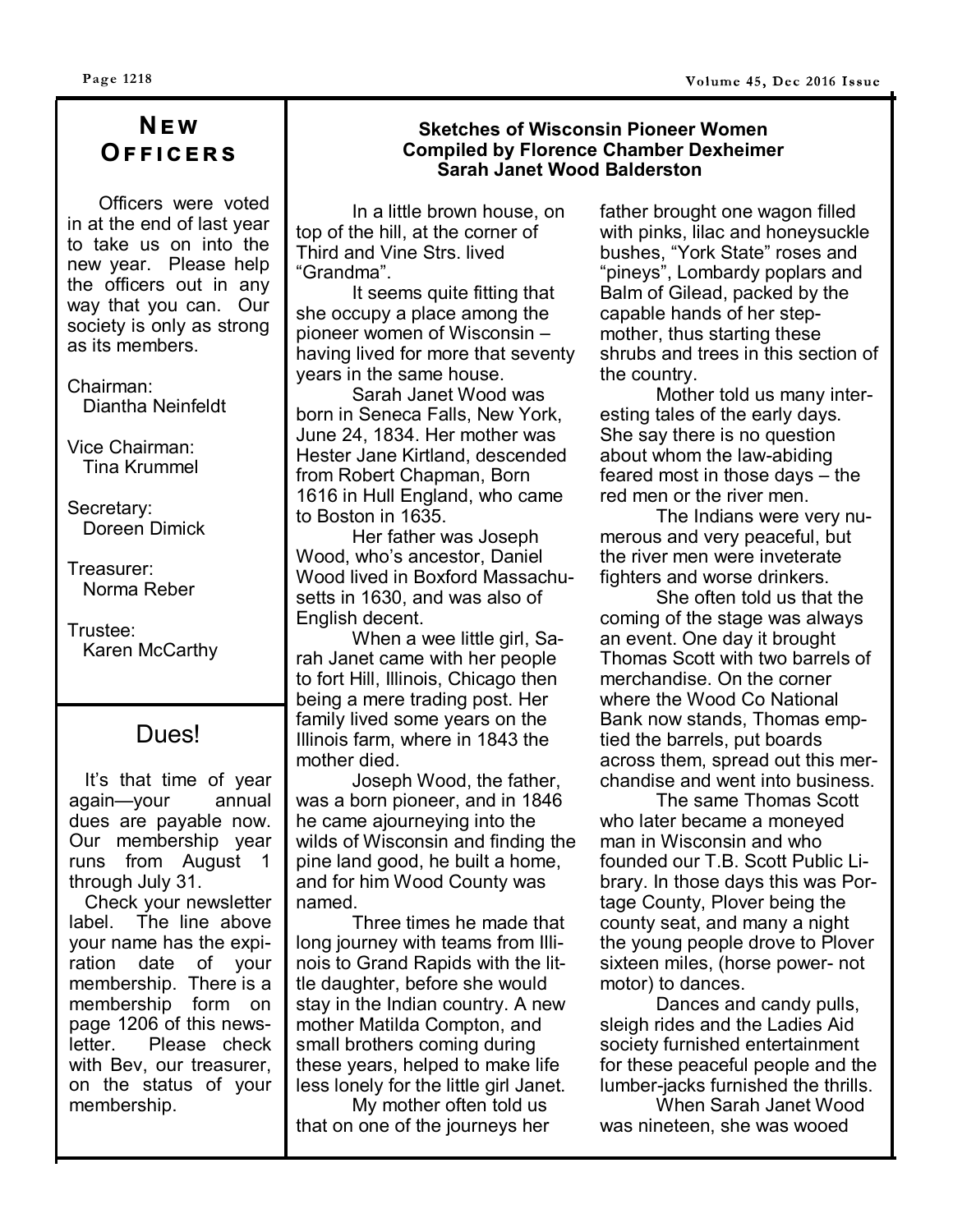#### **Wood County Roots Page 1219**

and won by William Balderston from Baltimore, Maryland.

The courtship was a stormy one, and on February 12, 1853, the lovers eloped. The would-be bride went down to the "Wisconsin House", operated by George A. Neeves and his good wife Mary, to meet the other members of the bridal party. The groom had a team and sleigh ready nearby, but as the wedding party crossed the road, the irate father saw them and then trouble began.

The bridesmaid ran madly up "Pumpkin Hill" pursued by the bride's father. By the time he discovered his mistake, his daughter, in the arms of the best man, was carried over the creek, and minus one slipper, was taken down Third Street, then and Indian trail, to a mill boarding house, operated by friends.

Here the wedding party once more gathering, the bride was loaned some shoes, and after hours of driving they reached New

Buffalo, Sauk County, Wisconsin. There in the early morning they routed the Justice of the Peace out of bed, and standing by the kitchen stove the marriage vows were taken.

July  $3<sup>rd</sup>$  the same year, 1853, mother moved into her home on what is now known as Third Street, the only other building on that street being the mill boarding house.

Pine trees, raspberry and back berry bushes filled the country round about. Father named the street High Street in memory of one in Baltimore, tho it was commonly known as "Quality Row" until a few years age.

To be continued...

More to follow in the next newsletter.

http://digicoll.library.wisc.edu/cgi-bin/WI/WI-idx? type=header;id=WI.PionWomen

# **SOME DISEASES OF OUR ANCESTORS CONTINUED**

*Chorea: Found in both sexes, especially often however , in girls. A nervous debility is almost always present before the attack. Fright thought to be a frequent cause, or over fatigue or mental excitement. See St. Vitus Dance.*

*Colic: Acute abdominal pain in infants.* 

*Consumption: A gradual wasting away of the body, formerly applied especially to tuberculosis of the lungs. Galloping Consumption was a rapid form often proving fatal within six weeks.* 

*Croup: A condition resulting from acute obstruction of the larynx caused by allergy, a foreign body or infection, occurring chiefly in children and*  *characterized by a barking cough and hoarseness.* 

*Debility: Loss of or lack of strength.*

*Decline: Another term for Tuberculosis.* 

*Diphtheria: An acute infectious disease primarily affecting the nose, throat and larynx. Characterized by fever and moderate pain. Frequently results in enlargement of the muscles of the heart. A recommended treatment for severe cases was teaspoonful doses of whiskey every two to three hours.* 

*Dropsy: An abnormal accumulation of fluid in any body cavity. The most frequent refer-* *ence is the Edema around the heart.* 

*Dysentery: A term given to a number of disorders marked by inflammation of the intestines. Accompanied by pain in the abdomen and diarrhea containing blood and mucus. Causes may be chemical irrants, bacteria or parasitic worms.* 

*Dyspepsia: Impairment of the power of digestion, usually applied to discomfort following meals. Possible cases are excess acidity of the stomach, gall bladder disease and inflammation of the colon. Treatment was chiefly diatetic.* 

*More to come... From The Pipost, June 1987.*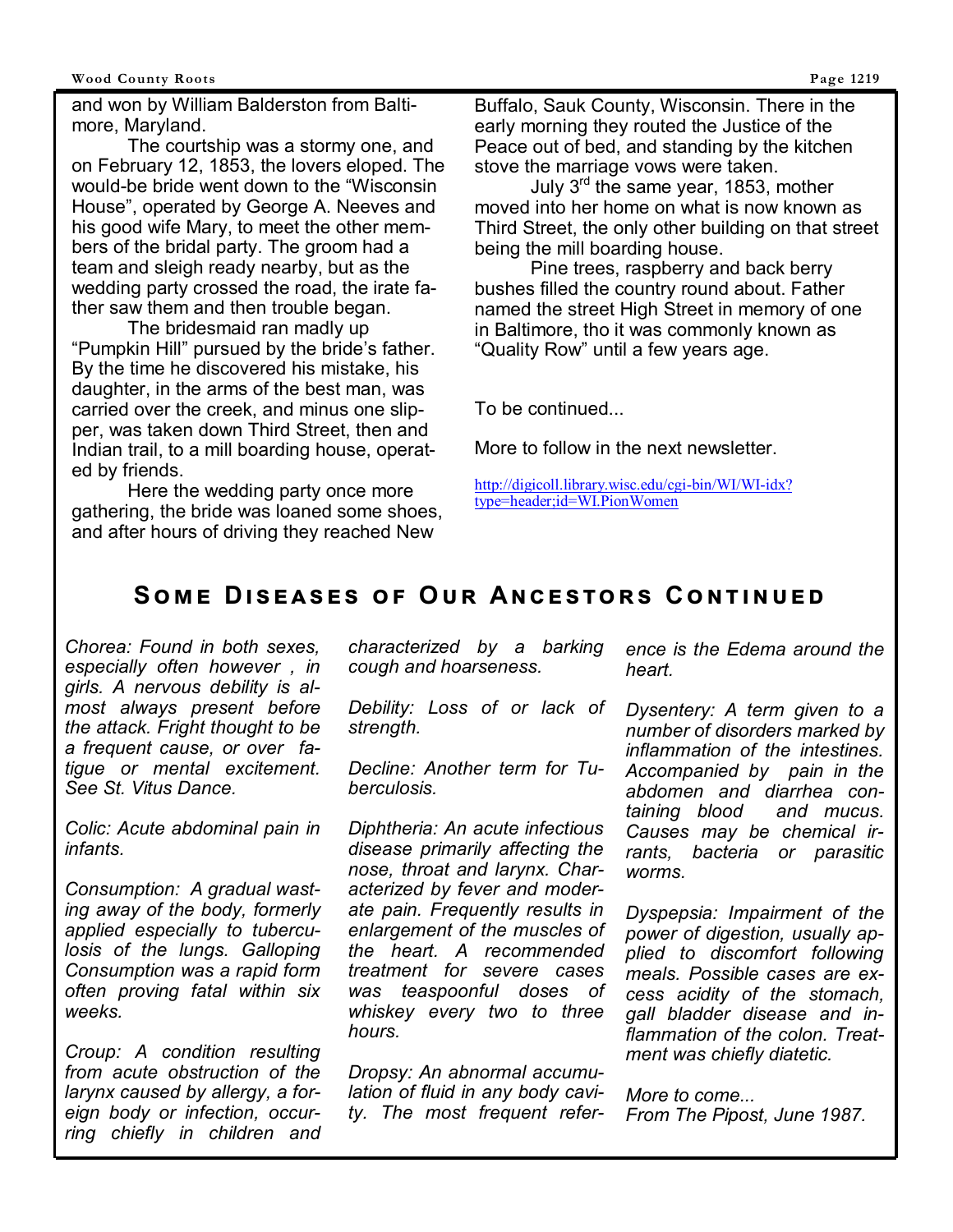### **HAVE YOU EVER WONDERED?**

Every time I have passed this marker I have wondered about it. Who was buried there? Why was it there? It is sitting in a grove of trees, alone and majestic. Finally curiosity got the better of me and I stopped. I took the time to walk to the marker and take a picture of it.

This marker is on 48th Street in the



Town of Grand Rapids at the north end of the playground of Children's Choice School. (now called the River Cities Academy)

This is what I learned. The Marker reads Eugene Bender Memorial

Grove 1957. It is in memory of Eugene Bender a former teacher at Children's Choice School in the 1950s. He taught 5th, 6th and 7th grades.

He died at age 32 from a heart attack. His obituary was in the Daily Tribune Jan 4, 1957 reads as follows.

### **Children's Choice Teacher Stricken**

Eugene A. Bender, 32, Lake Wazeecha , a teacher at Children's Choice School, died about 10:30 P.M. Thursday at his home following a heart attack. Death occurred within seven minutes after he was stricken.

Funeral services have been arranged for 2 p.m. Sunday at the Baptist Church in Bancroft with the Rev. David Wisthoff officiating. Burial will take place in the Pine Grove Cemetery with military rites by Hagerstrom-Rude Post No 9, American Legion, of which he was a member.

Mr. Bender was born at Bancroft on Oct 15, 1924, the son of Mr. & Mrs. Cecil Bender. He attended grade and high school there and received his bachelor of education degree at Wisconsin State College, Stevens Point, after serving three and one half years in the Marine Corps. This was his sixth year at Children's choice School, where he taught 6th and 7th grade.

On July 10, 1946, he married Doris Clark of Plover. They have four sons Terrill, 9, Allen, 7, Vernon, 6, and Randall, 2.

Other survivors are his parents, Mr. & Mrs. Cecil Bender, Bancroft; one brother, Donald , Rosendale; one sister, Mrs. Marshall Adams, fort Atkinson, and three grandparents, Mr. & Mrs. Clarence Bender and Mrs. John Meddaugh all of Bancroft. One brother Bernard, preceded him in death.

# **33 Are Given Final papers of Citizenship**

Upon recommendation of Fred Campbell, Green Bay, naturalization examiner, Judge Herman J Severson granted final naturalization papers to 30 applicants at the Wood county court house today.

The following people of German decent received their citizenship papers: Carl William Becker, Fredrick Christner, August Jenka, whose name was officially changed to August Teres, Boris Lewy, Changed to Peter Boris Borlew, Moritz Cahn, Jacobine Johanna Cahn, Theophilus Cahn, Bartha Matilda Yandt, Elizabeth Piepenburg, Alexander Abraham, Joanna Abraham, Anna Weinfurter, Wilhelmina Anna Deigmann.

Italians granted papers were maria Ehrnsberger (Sister mary Heriberta), Justine Scheuring (Sister Mary Sila), Barbara Himmler (Sister Mary Theodina), Anna Maria Schuster (Sister Mary Smerentiana), Theresa Meyer (Sister mary Humiliana), Theresa Kohl (Sister Mary Rorviada). Those of Austrian descent receiving citizenship papers were Fred Schneider and John Zalabsky; Agnes Busch (Sister Mary Nonnita), Canadian; August Bogs

and Walerya Chrapia, Polish: Cornelius Balkanonde, Netherlands: Angellis Routsia, changed to Angil T. Routsis; Esther Elizabeth Knudson, Sweden Elof Sidof Mallenberg, changed to Sidof Miller, Sweden: Maria Dimitri, Albania. Absent were Terzje Krummel, Hermine Spielmann and John Leikus. Their cases will be continued.

Wisc Daily Tribune Friday Nov 17, 1941

Please note that some of the spellings were hard to read in the newspaper copy.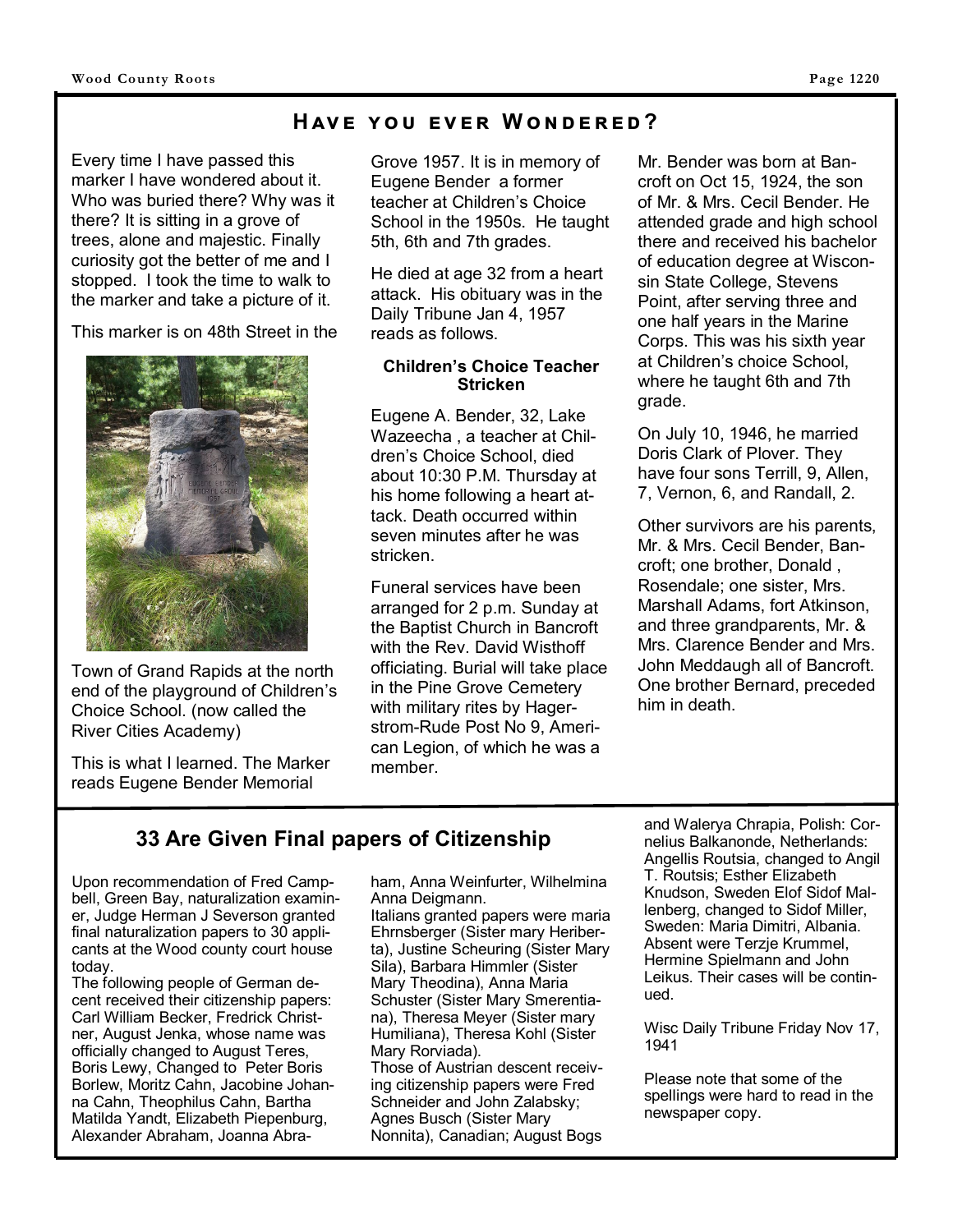#### **Page 1221**

### **Dear Genealogists From California**

I received this letter with several obituaries in it I will post one or more in the newsletter as I get them. If this is someone in your family and you wish the original please contact HOWGS and I will send it to you.

#### Dear Genealogists

Knowing what a valuable tool obituaries can be for genealogists, I have been clipping obituaries from the Los Angeles Times and the Orange County Register. AS I clip them I sort them by counties and send them to the genealogical society that has a connection with the person in the obituaries. I am enclosing the ones I have collected for your county and hope that they will be of some use to your members. I am more than happy to continue sending them to you, if you would like to receive more. Very truly yours Eleanor E. Borkenhagen

### **Johnston, Charlotte**

Charlotte Johnston was born on 11/13/1919 in Port Edwards, Wisconsin. She is the youngest of eight siblings. She married the love of her life, Howard Johnston on September 3, 1939. They were happily married for 73 years until his death in 2012. Charlotte held a variety of jobs as a book keeper and accountant. She was elected the city clerk of Orange for seven years.. Upon her retirement Charlotte enjoyed gardening, needle point and spending time with her family and grandchildren. She also enjoyed her many years involved with Soroptomist and activities with various church groups. Charlotte is survived and will be dearly missed by her Children, Marie (married to Larry Stapleton) and Jack (married to Michelle), Kim (married to Brian Secrest), Jeff, Brad (married to Mayumi), and Corrine (married to Mike Moore); and 10 great grandchildren: Sommer, Sarah, Sabrina, Savannah, Carson, Be, Gavin, Abigail, Grace, and Zoe. Charlotte passed peacefully away on May 3, 2016. Celebration activities for Charlotte will be held at Fairhaven Memorial Park, viewing on Tuesday, May 10, 2016 from 5-8 PM and services Wednesday, May 11, 2016 at 10:00 AM in the Mortuary Chapel.

#### www.fairhavenmemorial.com Orange Co Register 8 May 2016



**los**  August 11, 1942 – April 8, 2016 On April 8, 2015, Dwain Delos Bouton left tis world and moved on to a peaceful resting place. Dwain was born in Wisconsin Rapids, WI to Carl and Frances Bouton. He grew up with a love and passion for baseball and

**Bouton, Dwain De-**

played minor league ball for the Milwaukee Braves in the 1960s. He served his country in both the Oregon and California Army National Guard receiving his honorable discharge in January 1972. IN his career, Dwain experts in the United States founding and operating CRC Consulting Group, Inc. from 1990 until he passed away. Dwain was at the forefront of his industry writing standards that are universally practiced and his contribution to the waterproofing industry is enormous. Dwain thrived on working with others, guiding projects with excellent results. Dwain loved to travel and find new and exciting places. Dwain is survived by his wife Vicki, and daughters Heather and Elizabeth, and son-in-law, Shawn. A celebration of Dwain's life will be held at a later date. Los Angeles Times 1 May 2016

More to come in the next Newsletter.

**Ernenputsch, Jr, John Henry**

**Rannow, Renee Kathryn**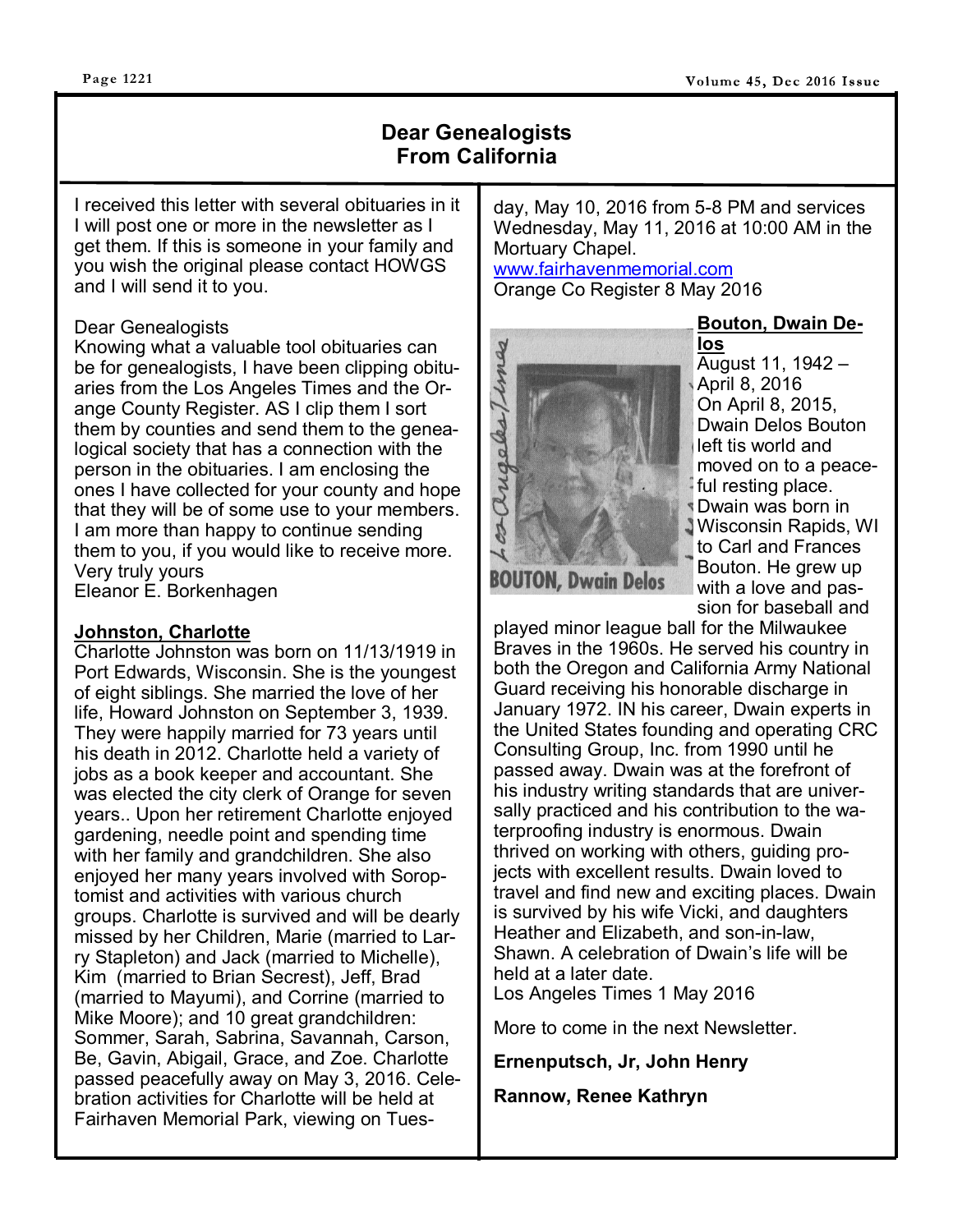# **Home for Wayward Girls at Babcock**



**Home for Unwed Mothers In Babcock** 

Babcock had a home open for wayward girls in early 1906 according to birth records at the Wood Co. Courthouse. With new restrictions on birth records of unwed mothers there are no records for public viewing after them mid 1907s. The home was open for about two years. The building was originally the Oakwood Hotel and the largest building in Babcock. It was torn down shortly after the Home closed. It was also known as Rescue Home for mothers and children. None of the babies were named and the mothers came from many different areas such as Scandinavia, Merrill, Naples, Viroqua, Rudolph, Iowa, Bangor, Wyacena, Sturgeon Bay, Sauk Co., Amherst, Waterville, Staples, MN, Symes, MN, Junction City and Minnesota City, MN.

A mention of the home and a picture of the building in the Wisconsin Daily Tribune, Wood Co. Centennial Ed. August 4, 1956 p. 18

Submitted By Annie Greeno

### **MEMBERSHIP FORM DETACH AND MAIL WITH A CHECK FOR \$15 PAYABLE TO: HEART O' WISCONSIN GENEALOGICAL SOCIETY P . O . B ච 1 5 6 5 WISCONSIN RAPIDS WI 54495-1565**

| Name:                       |  |  |
|-----------------------------|--|--|
| Address<br>$\sim$ ess.<br>È |  |  |

Phone: (\_\_\_\_) \_\_\_\_\_\_\_\_\_\_\_\_\_\_\_\_\_\_\_\_\_\_\_\_\_\_ E-mail: \_\_\_\_\_\_\_\_\_\_\_\_\_\_\_\_\_\_\_\_\_\_\_\_\_\_\_\_\_\_\_\_\_\_\_\_\_\_\_\_

City: \_\_\_\_\_\_\_\_\_\_\_\_\_\_\_\_\_\_\_\_\_\_\_\_\_\_\_\_\_\_\_\_\_\_\_\_\_\_\_\_\_\_\_\_\_\_ State: \_\_\_\_\_\_ Zip Code: \_\_\_\_\_\_\_\_\_\_\_\_\_\_

New members only: You may have one free surname search if you reside outside of Wood County, WI (a \$10 value).

Surname you would like researched:

The membership list is published once per year in the December newsletter. We ask that you give permission for us to publish your address, telephone number, and e-mail address by responding to the following questions. (Please clearly circle your answer; if no response is given, we will automatically publish): I wish to have the following published in the December newsletter: my address? Yes No; my phone number? Yes No; my e-mail address? Yes No

Members may submit one free query per year, which will be published in the Society's newsletter in order to contact others researching the same ancestors. It should be 50 words or less, not counting the name and address of the submitter. Members and non-members may submit additional queries at the rate of 10 cents per word.

Please enclose a self-addressed, stamped envelope if you want a membership card mailed to you. Thanks.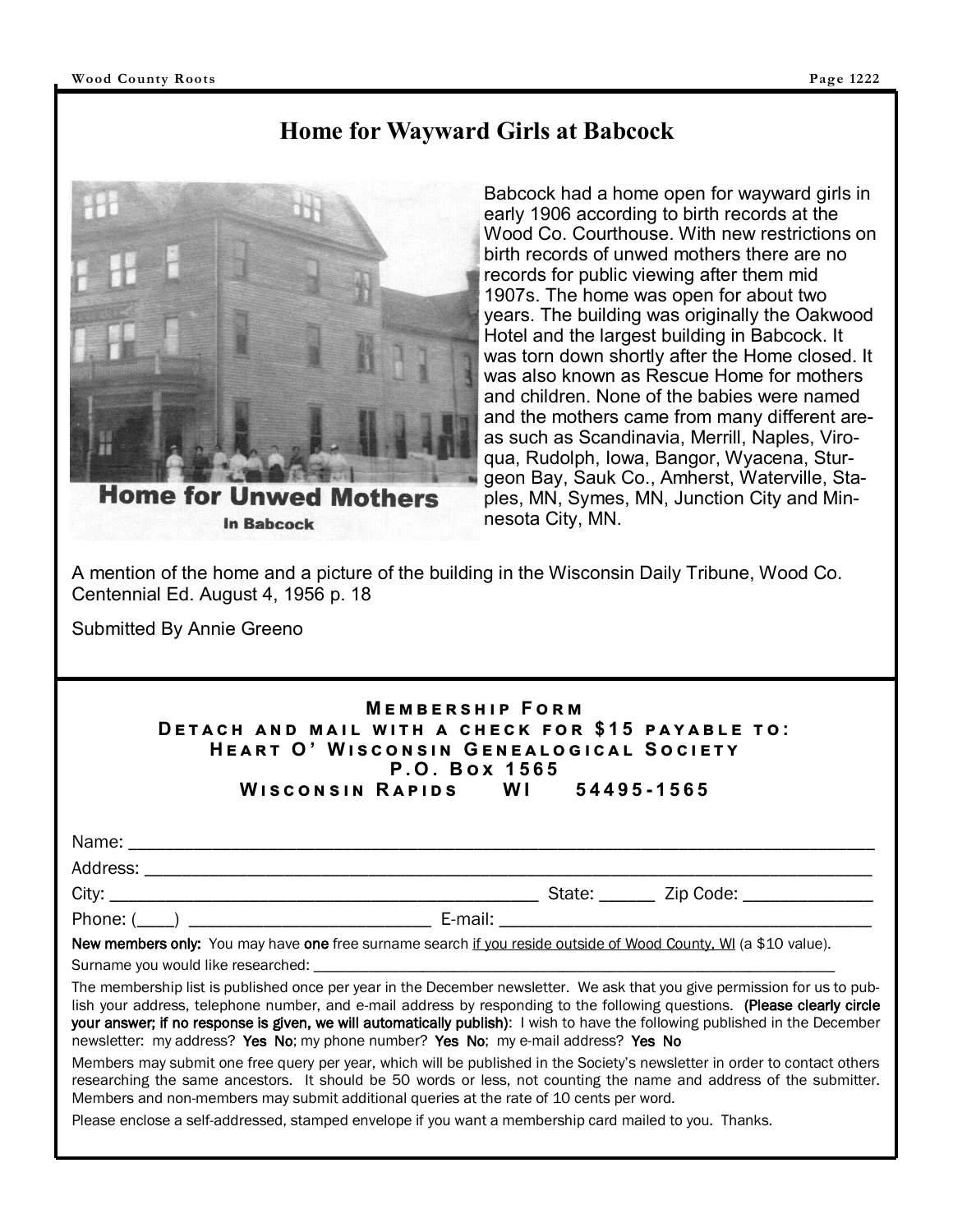# **CALENDAR OF EVENTS**

**7 Dec 2016 Heart O' Wisconsin Genealogical Society Meeting, The Alexander House, Port Edwards, WI.** This will be our annual Christmas gathering. Please note the day of the week change. Come and join us for sweet treats and good fellowship.

**25 Dec 2016 Happy Holidays to everyone.**

**Jan 17, 2017 Heart O' Wisconsin Genealogical Society Meeting, 6:30 p.m., McMillan Memorial Library, Wisconsin Rapids, WI.** We will be taking another look at the CD Vesper Children's Letter Disk.

**Feb 14, 2017 Heart O' Wisconsin Genealogical Society Meeting, 6:30 p.m., McMillan Memorial Library, Wisconsin Rapids, WI.** We will be looking at how to do Gravestone rubbings,

**March 14, 2017 Heart O' Wisconsin Genealogical Society Meeting, 6:30 p.m., McMillan Memorial Library, Wisconsin Rapids, WI.** To Be announced, local talents to be shared.

**April 11, 2017 Heart O' Wisconsin Genealogical Society Meeting, 6:30 p.m., McMillan Memorial Library, Wisconsin Rapids, WI.** Yet to be decided..

**April 6-8, 2017 WSGS Gene-A-Rama Date will be in Chula Vista in the Wisconsin Dells.** More information to come.

**May 9, 2017 Heart O' Wisconsin Genealogical Society Meeting, 6:30 p.m., McMillan Memorial Library, Wisconsin Rapids, WI. Yet to be decided.** 

**June 13, 2017 Heart O' Wisconsin Genealogical Society Meeting, 6:30 p.m., McMillan Memorial Library, Wisconsin Rapids, WI. Cemetery Walk** 

*If you're a member of WSGS, don't forget their very informative webinars which you, as a member, can access on their website at www.wsgs.org.*